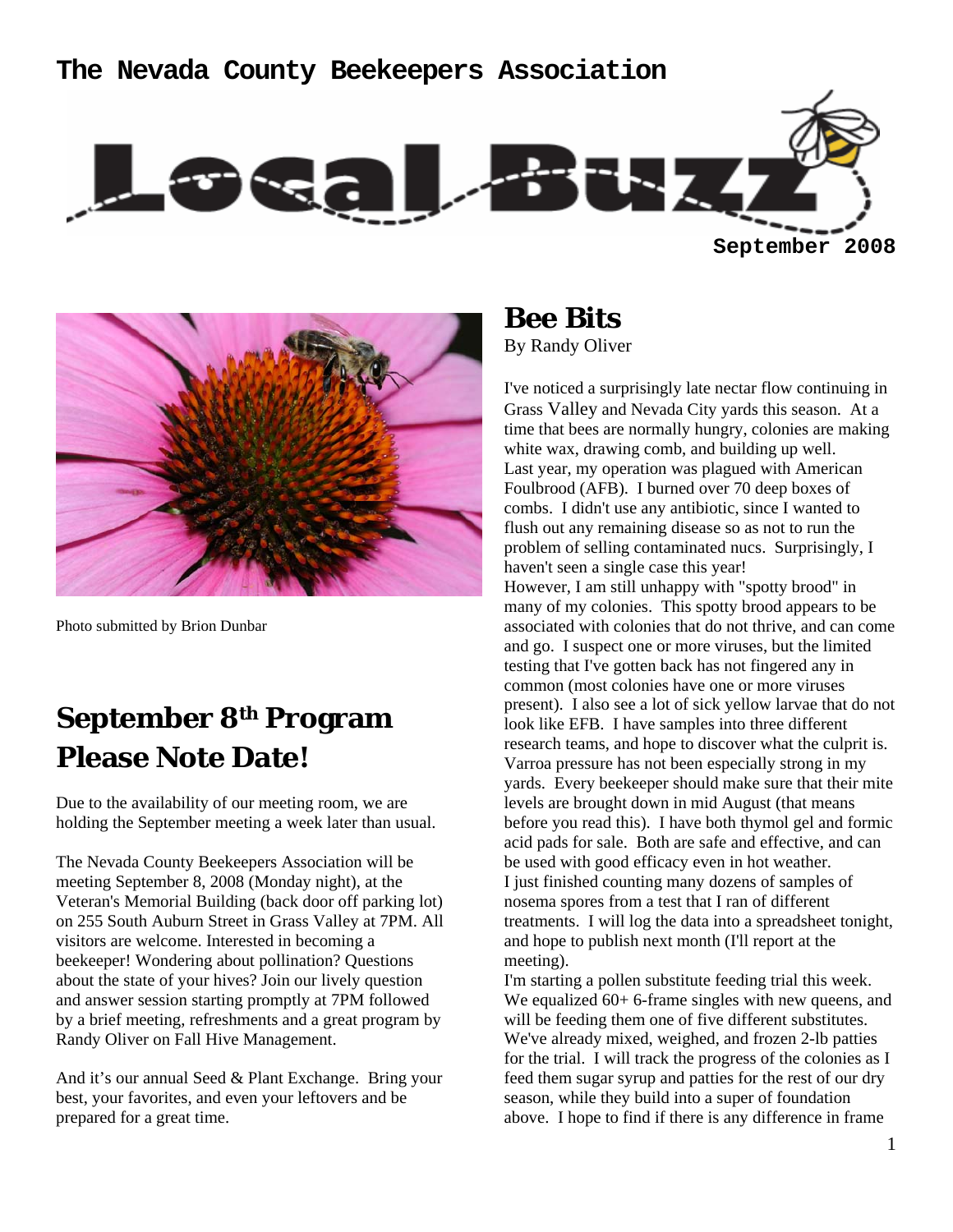strength of the colonies correlated with type of supplement, when I move them to almonds in February.

I'm finding myself spread a bit thin. I've got several projects going in which I'm working in conjunction with researchers from several universities. They vary from mite control to viruses to feed supplements to chalkbrood control to nosema. If I had any sense at all, I'll scrape a few projects off my plate.

By the way, every company with a product to sell for disease control in bees seems to approach me to try their product. Yesterday I received several gallons of slightly salty water that has been electrically charged to produce oxidative or surfactant ions. One product is a sterilant, the other for killing small insects such as aphids (or varroa mites). If any of you would like to try either as bee feed, varroa control, garden mite or aphid control, or food sanitization, let me know. They are food grade, and you can drink them. They are used in hospitals, food processing facilities, and greenhouses.

Randy





\*\*\*\*\*\*\*\*\*\*\*\*\*\*\*\*\*\*\*\*\*\*\*\*\*\*\*\*\*\*\*

# **Rent the NCBA Extractor!**

Remember to call Karla Hanson for the Honey Extractor. She has already started a list for people reserving the extractor. Karla Hanson 530 265-3756. Also give Karla a call if you don't have a place to extract your honey, she may have some suggestions.

# **For Sale**

For Sale: Country Rubes Combo Screened Bottom Boards Special NCBA Club Price! Call Janet for details. 530-913-2724 or email at rubes@countryrubes.com.

# **August Minutes**

The August meeting was a fair booth cleaning and social, no minutes were taken.

### Cottage Cosmetics

A how-to guide for making fine olive oil soap and all natural personal care products using beeswax is available from local author and herbalist, Linnie McNaughton. The guide includes detailed instructions. To order send a check for \$15 to: Green Blessings 21055 Dog Bar Road Grass Valley 95949 Call (530) 906-0831 Green Blessings - Class Schedule 2008 September 13- Luxurious Lavender October - 4 Felted Pumpkins November 1 - Cheesemaking November 15 - Kitchen Cosmetics November 22 - Soapmaking December 6 - Kitchen Cosmetics for Holiday Gifts For more information & to register for classes go to secure website: greenblessings.com or call Linnie at: (530) 906-0831

# **Beekeeping Limericks**

There was a beekeeper so kind, Who, when asked, "Do you mind?" "Tell me do your bees sting?" Said "they can't do such thing "Stay in front and don't go behind."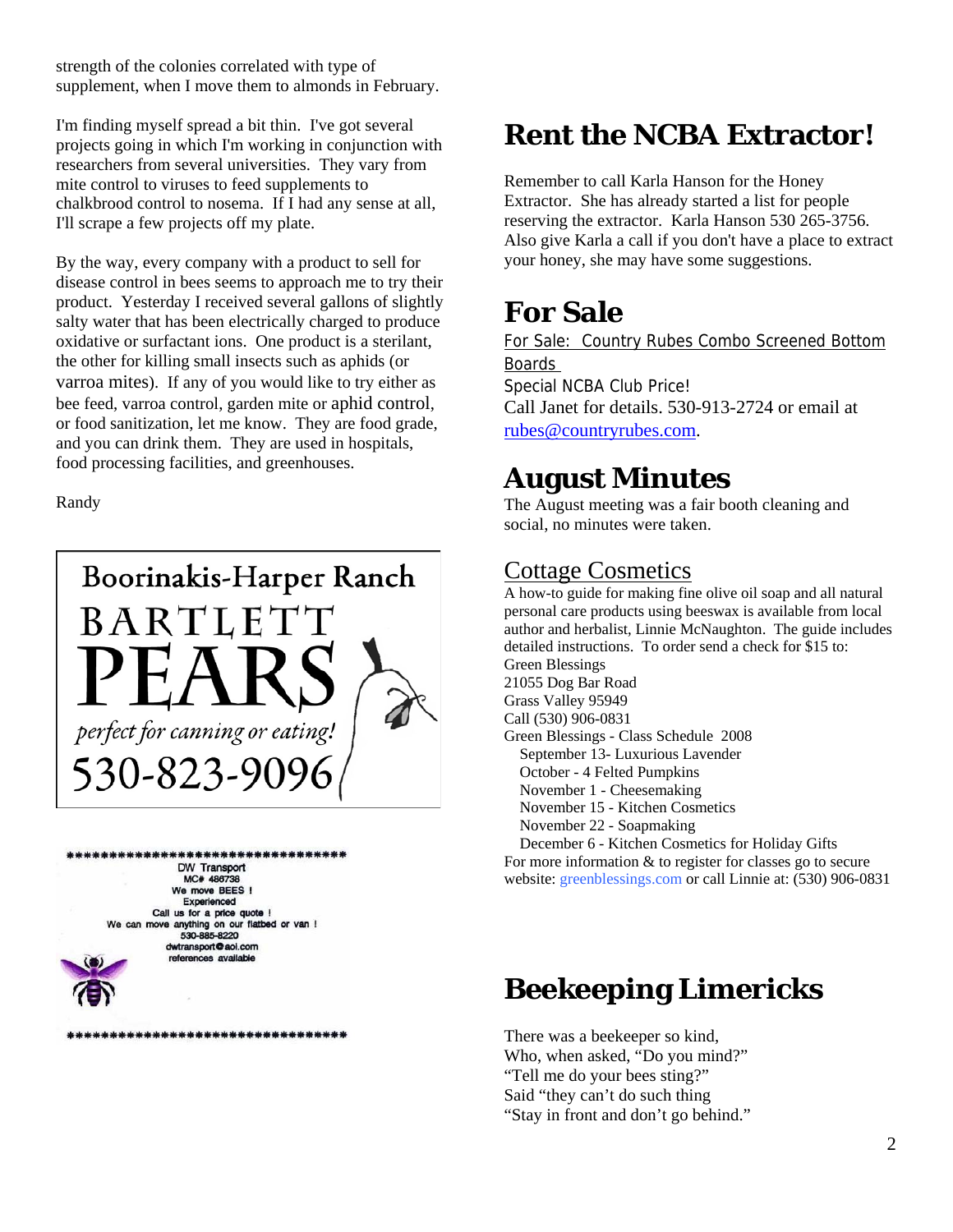There was a young beekeeper from hell Who wanted lots of honey to sell Used his frames which were sealed And to better his yield Extracted the brood frames as well.

There was an old man long ago Wanted to make candles, you know. Wax was heated too high And he found, by and by The firemen put on a good show.

A forgetful beekeeper, we hear Was smoking his bees without fear. When his mobile phone rang, Quickly to it he sprang, But smoker he put to his ear.

## **National Pesticide Information Center**

Our librarian, Tynowyn Slattery, brought some brochures to the July meeting from the National Pesticide Information Center (NPIC). Tynowyn highly recommends the website as a straightforward source of information, including **Bee Colony Collapse Disorder** 





The website states: "In response to several inquiries about the phenomenon currently called Colony Collapse Disorder (CCD), NPIC presents this collection of science-based articles, fact-sheets and resources. Our goal is to promote informed decision-making based on sound science." The website contains links to articles on CCD from Government, University, and Independent sources.

It also covers a wide variety of such interesting (Editor knows, she just spent the last half hour looking at it) topics as:

- Is it ok to use treated lumber in my vegetable garden?
- Are insect repellants containing DEET safe?
- Will mothballs control rats?

http://npic.orst.edu If you have questions about CCD, or any pesticide-related topic, please call NPIC at 1-800- 858-7378 (seven days per week, 6:30am-4:30pm PST), or email at npic@ace.orst.edu.

#### **Sacramento Beekeeping Supplies**

- Complete line of all beekeeping supplies
- Candle making supplies (molds, wicks, dyes, scents)
- Glycerin soap making supplies (soap base, molds, scents, and dyes)
- Honeycomb sheets for rolling candles (50 colors and in smooth)
- Beeswax and paraffin, special container candle wax
- Gifts, books, ready made candles

2110 X Street, Sacramento, CA 95818 **(916) 451 – 2337** fax (916) 451 – 7008 email:sacbeek@cwnet.com Open Tuesday through Saturday 9:30 – 5:30 MAIL ORDERS RECEIVE QUICK SERVICE